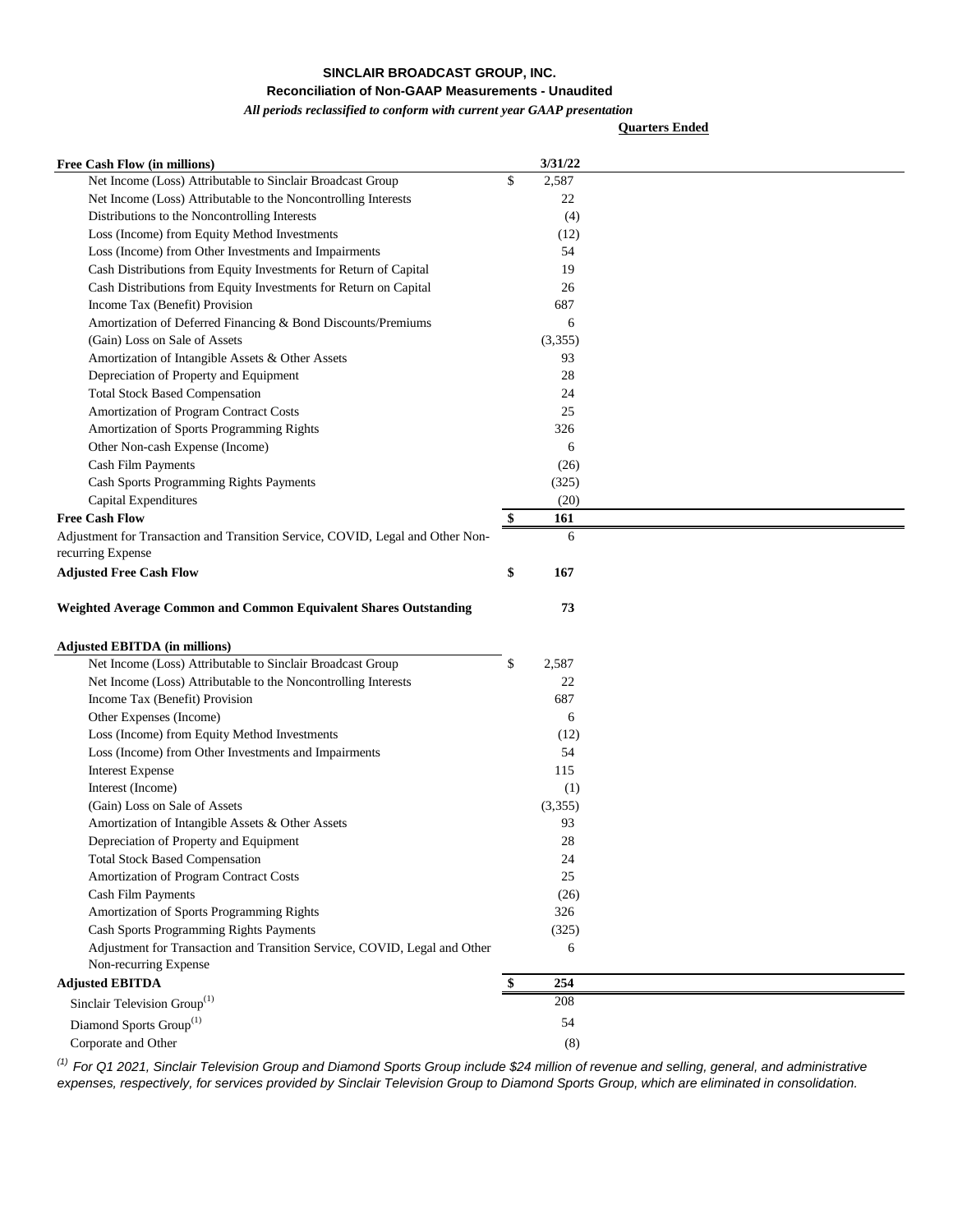|                                                                                                                              |                          | <b>Quarters Ended</b>    |                     |           |                  |
|------------------------------------------------------------------------------------------------------------------------------|--------------------------|--------------------------|---------------------|-----------|------------------|
|                                                                                                                              |                          |                          |                     |           | <b>Full Year</b> |
| Free Cash Flow (in millions)                                                                                                 | 3/31/21                  | 6/30/21                  | 9/30/21             | 12/31/21  | 2021             |
| Net Income (Loss) Attributable to Sinclair Broadcast Group                                                                   | \$<br>$(12)$ \$<br>38    | $(332)$ \$               | 19<br>$\mathcal{S}$ | $(89)$ \$ | (414)            |
| Net Income (Loss) Attributable to the Noncontrolling Interests<br>Distributions to the Noncontrolling Interests              | (34)                     | 4<br>(23)                | (2)<br>(18)         | 48        | 88               |
|                                                                                                                              |                          |                          |                     | (32)      | (107)            |
| Loss (Income) from Equity Method Investments                                                                                 | (9)                      | (2)                      | (12)                | (22)      | (45)             |
| Loss (Income) from Other Investments and Impairments<br>Cash Distributions from Equity Investments for Return of Capital     | (123)<br>2               | 63                       | 2<br>5              | 94<br>15  | 36<br>25         |
|                                                                                                                              | 14                       | 3<br>$\tau$              | 6                   | 27        | 54               |
| Cash Distributions from Equity Investments for Return on Capital<br>(Gain) Loss on Extinguishment of Debt/Insurance Proceeds |                          |                          |                     | $\tau$    | $\tau$           |
|                                                                                                                              |                          |                          |                     |           |                  |
| Income Tax (Benefit) Provision                                                                                               | (9)<br>9                 | (69)<br>9                | (91)<br>9           | (4)<br>9  | (173)            |
| Amortization of Deferred Financing & Bond Discounts/Premiums<br>(Gain) Loss on Sale of Assets                                | (14)                     |                          |                     |           | 36               |
|                                                                                                                              |                          | (8)                      | (4)                 | (45)      | (71)             |
| Amortization of Intangible Assets & Other Assets                                                                             | 125                      | 119                      | 120                 | 113       | 477              |
| Depreciation of Property and Equipment                                                                                       | 28                       | 28                       | 28                  | 30        | 114              |
| <b>Total Stock Based Compensation</b>                                                                                        | 33                       | 13                       | 9                   | 10        | 65               |
| Amortization of Program Contract Costs                                                                                       | 23                       | 22                       | 22                  | 26        | 93               |
| Amortization of Sports Programming Rights                                                                                    | 552                      | 829                      | 531                 | 438       | 2,350            |
| Other Non-cash Expense (Income)                                                                                              | $\overline{\phantom{a}}$ | (1)                      | 3                   | (23)      | (21)             |
| Cash Taxes Received (Paid)                                                                                                   | $\overline{2}$           | 34                       | L.                  | (7)       | 29               |
| Cash Film Payments                                                                                                           | (25)                     | (25)                     | (27)                | (25)      | (102)            |
| Cash Sports Programming Rights Payments                                                                                      | (607)                    | (403)                    | (328)               | (496)     | (1, 834)         |
| Capital Expenditures                                                                                                         | (16)                     | (13)                     | (22)                | (16)      | (67)             |
| <b>Free Cash Flow</b>                                                                                                        | \$<br>(23)<br>\$         | 255<br>\$                | 250<br>\$           | 58<br>\$  | 540              |
| Adjustment for Transaction and Transition Service, COVID, Legal and Other Non-                                               | 32                       | 35                       | 27                  | 19        | 113              |
| recurring Expense                                                                                                            |                          |                          |                     |           |                  |
| <b>Adjusted Free Cash Flow</b>                                                                                               | \$<br>9<br>\$            | <b>290</b><br>\$         | \$<br>277           | \$<br>77  | 653              |
| Weighted Average Common and Common Equivalent Shares Outstanding                                                             | 74                       | 75                       | 76                  | 75        | 75               |
| <b>Adjusted EBITDA (in millions)</b>                                                                                         |                          |                          |                     |           |                  |
| Net Income (Loss) Attributable to Sinclair Broadcast Group                                                                   | \$<br>$(12)$ \$          | $(332)$ \$               | 19<br>\$            | $(89)$ \$ | (414)            |
| Net Income (Loss) Attributable to the Noncontrolling Interests                                                               | 38                       | $\overline{4}$           | (2)                 | 48        | 88               |
| Income Tax (Benefit) Provision                                                                                               | (9)                      | (69)                     | (91)                | (4)       | (173)            |
| Other Expenses (Income)                                                                                                      | (1)                      | (1)                      | 2                   | (21)      | (21)             |
| Loss (Income) from Equity Method Investments                                                                                 | (9)                      | (2)                      | (12)                | (22)      | (45)             |
| Loss (Income) from Other Investments and Impairments                                                                         | (123)                    | 63                       | $\overline{2}$      | 94        | 36               |
| (Gain) Loss on Extinguishment of Debt/Insurance Proceeds                                                                     | $\overline{\phantom{a}}$ | $\overline{\phantom{a}}$ |                     | $\tau$    | $\tau$           |
| <b>Interest Expense</b>                                                                                                      | 151                      | 160                      | 155                 | 152       | 618              |
| Interest (Income)                                                                                                            | $\blacksquare$           | $\overline{\phantom{a}}$ |                     | (1)       | (1)              |
| (Gain) Loss on Sale of Assets                                                                                                | (14)                     | (8)                      | (4)                 | (45)      | (71)             |
| Amortization of Intangible Assets & Other Assets                                                                             | 125                      | 119                      | 120                 | 113       | 477              |
| Depreciation of Property and Equipment                                                                                       | 28                       | 28                       | 28                  | 30        | 114              |
| <b>Total Stock Based Compensation</b>                                                                                        | 33                       | 13                       | 9                   | 10        | 65               |
| Amortization of Program Contract Costs                                                                                       | 23                       | $22\,$                   | 22                  | 26        | 93               |
| Cash Film Payments                                                                                                           | (25)                     | (25)                     | (27)                | (25)      | (102)            |
| Amortization of Sports Programming Rights                                                                                    | 552                      | 829                      | 531                 | 438       | 2,350            |
| Cash Sports Programming Rights Payments                                                                                      | (607)                    | (403)                    | (328)               | (496)     | (1, 834)         |
| Adjustment for Transaction and Transition Service, COVID, Legal and Other                                                    | 32                       | 35                       | 27                  | 19        | 113              |
| Non-recurring Expense                                                                                                        |                          |                          |                     |           |                  |
| <b>Adjusted EBITDA</b>                                                                                                       | \$<br>\$<br>182          | \$<br>433                | \$<br>451           | \$<br>234 | 1,300            |
|                                                                                                                              | 186                      | 201                      | 198                 | 206       | 791              |
| Sinclair Television Group <sup>(1)</sup>                                                                                     |                          |                          |                     |           |                  |
| Diamond Sports Group <sup>(1)</sup>                                                                                          | 9                        | 240                      | 264                 | 34        | 547              |
| Corporate and Other                                                                                                          | (13)                     | (8)                      | (11)                | (6)       | (38)             |

*(1) For Q1 2021, Sinclair Television Group and Diamond Sports Group include \$26 million of revenue and selling, general, and administrative expenses, respectively, for services provided by Sinclair Television Group to Diamond Sports group, which are eliminated in consolidation; in Q2 2021, this amount is \$27 million; in Q3 2021, this amount is \$27 million; in Q4 2021, this amount is \$29 million.*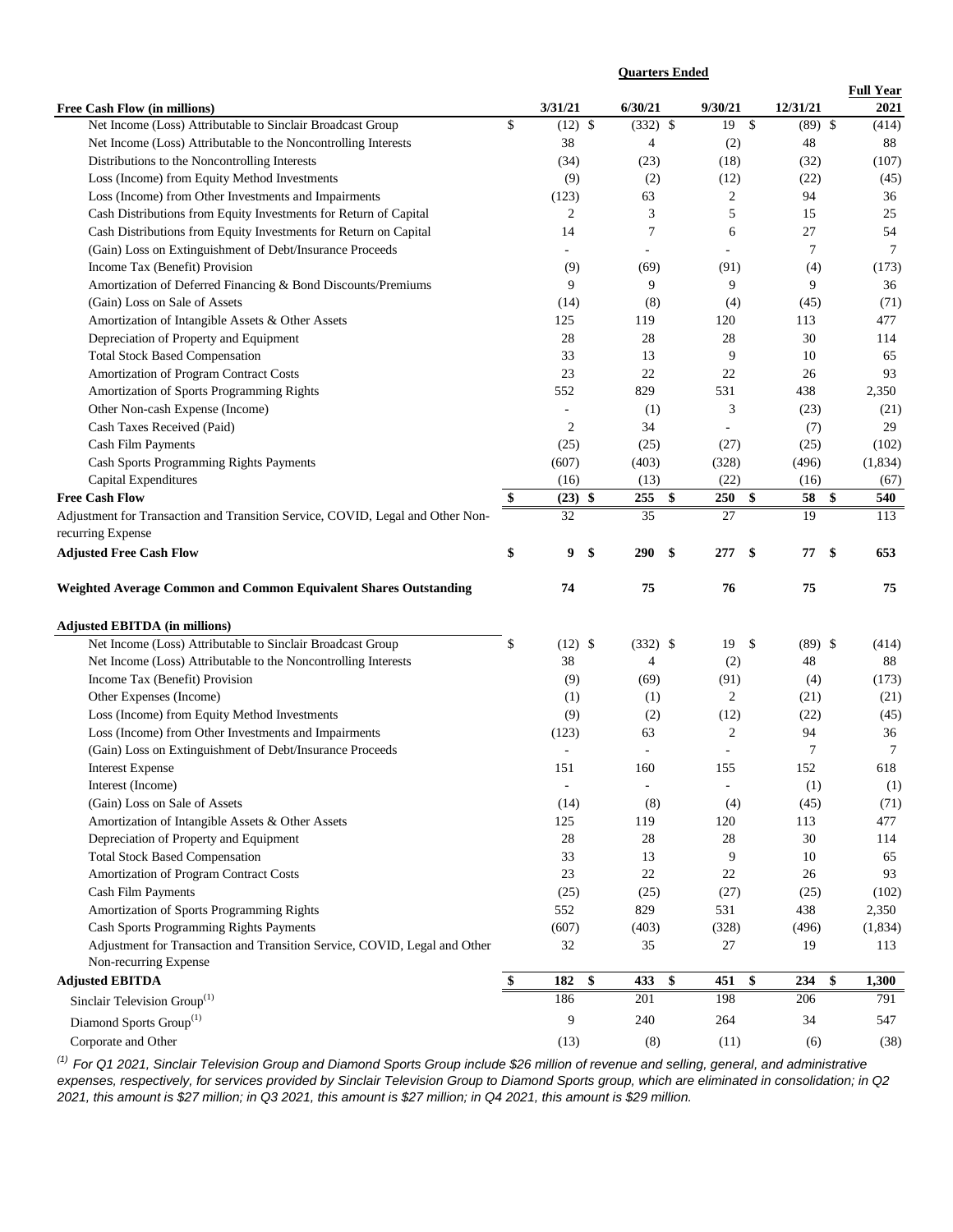|                                                                                                     | <b>Quarters Ended</b>    |               |                          |                          |                          |                  |
|-----------------------------------------------------------------------------------------------------|--------------------------|---------------|--------------------------|--------------------------|--------------------------|------------------|
|                                                                                                     |                          |               |                          |                          |                          | <b>Full Year</b> |
| Free Cash Flow (in millions)                                                                        | 3/31/20                  |               | 6/30/20                  | 9/30/20                  | 12/31/20                 | 2020             |
| Net Income (Loss) Attributable to Sinclair Broadcast Group                                          | \$<br>123                | $\mathcal{S}$ | 252                      | $(3,256)$ \$             | 467<br>\$                | (2, 414)         |
| Net Income (Loss) Attributable to the Noncontrolling Interests                                      | $28\,$                   |               | 21                       | (111)                    | 47                       | (15)             |
| Distributions to the Noncontrolling Interests                                                       | (13)                     |               | (31)                     | (27)                     | (36)                     | (107)            |
| Loss (Income) from Equity Method Investments                                                        | 6                        |               | 7                        | 10                       | 13                       | 36               |
| Loss (Income) from Other Investments and Impairments                                                | $\overline{c}$           |               | 1                        |                          | (159)                    | (156)            |
| Cash Distributions from Equity Investments for Return of Capital                                    | 1                        |               | 5                        | 4                        | 9                        | 19               |
| Cash Distributions from Equity Investments for Return on Capital                                    | 29                       |               | $\mathbf{1}$             | $\mathbf{1}$             | $\mathbf{1}$             | 32               |
| (Gain) Loss on Extinguishment of Debt/Insurance Proceeds                                            | (3)                      |               | (3)                      |                          | 14                       | 8                |
| Income Tax (Benefit) Provision                                                                      | (12)                     |               | 54                       | (847)                    | 85                       | (720)            |
| Amortization of Deferred Financing & Bond Discounts/Premiums                                        | 13                       |               | 14                       | 12                       | 9                        | 48               |
| (Gain) Loss on Sale of Assets                                                                       | (32)                     |               | (28)                     | (39)                     | (16)                     | (115)            |
| Impairment of Goodwill and Definite-lived Intangible Assets                                         | $\overline{\phantom{a}}$ |               | $\overline{\phantom{a}}$ | 4,264                    | $\overline{\phantom{a}}$ | 4,264            |
| Amortization of Intangible Assets & Other Assets                                                    | 150                      |               | 150                      | 149                      | 123                      | 572              |
| Depreciation of Property and Equipment                                                              | 24                       |               | 26                       | 25                       | 27                       | 102              |
| <b>Total Stock Based Compensation</b>                                                               | 13                       |               | 15                       | 12                       | 16                       | 56               |
| Amortization of Program Contract Costs                                                              | 23                       |               | 21                       | 19                       | 23                       | 86               |
| Amortization of Sports Programming Rights                                                           | 391                      |               | 5                        | 632                      | 50                       | 1,078            |
| Other Non-cash Expense (Income)                                                                     | 7                        |               | (4)                      | (169)                    | $\overline{4}$           | (162)            |
| Cash Taxes Received (Paid)                                                                          | ÷.                       |               | ÷.                       | $\bar{\phantom{a}}$      | (10)                     | (10)             |
| <b>Cash Film Payments</b>                                                                           | (23)                     |               | (24)                     | (23)                     | (26)                     | (96)             |
| Cash Sports Programming Rights Payments                                                             | (612)                    |               | (413)                    | (99)                     | (221)                    | (1, 345)         |
| Capital Expenditures                                                                                | (25)                     |               | (32)                     | (19)                     | (20)                     | (96)             |
| <b>Free Cash Flow</b>                                                                               | \$<br>90                 | \$            | 37                       | 538<br>\$                | \$<br>400                | 1,065            |
|                                                                                                     |                          |               |                          |                          |                          |                  |
| Adjustment for Transaction and Transition Service, COVID, Legal and Other Non-<br>recurring Expense | 20                       |               | 9                        | 13                       | 16                       | 58               |
| <b>Adjusted Free Cash Flow</b>                                                                      | \$<br>110                | \$            | 46                       | \$<br>551                | \$<br>416                | 1,123            |
|                                                                                                     |                          |               |                          |                          |                          |                  |
| Weighted Average Common and Common Equivalent Shares Outstanding                                    | 91                       |               | 81                       | 75                       | 75                       | 80               |
|                                                                                                     |                          |               |                          |                          |                          |                  |
| <b>Adjusted EBITDA (in millions)</b>                                                                |                          |               |                          |                          |                          |                  |
| Net Income (Loss) Attributable to Sinclair Broadcast Group                                          | \$<br>123                | \$            | 252<br>\$                | $(3,256)$ \$             | \$<br>467                | (2,414)          |
| Net Income (Loss) Attributable to the Noncontrolling Interests                                      | 28                       |               | 21                       | (111)                    | 47                       | (15)             |
| Income Tax (Benefit) Provision                                                                      | (12)                     |               | 54                       | (847)                    | 85                       | (720)            |
| Other Expenses (Income)                                                                             | 5                        |               | (4)                      | (170)                    | 5                        | (164)            |
| Loss (Income) from Equity Method Investments                                                        | 6                        |               | 7                        | 10                       | 13                       | 36               |
| Loss (Income) from Other Investments and Impairments                                                | $\overline{c}$           |               | $\mathbf{1}$             | $\sim$                   | (159)                    | (156)            |
| (Gain) Loss on Extinguishment of Debt/Insurance Proceeds                                            | (3)                      |               | (3)                      |                          | 14                       | 8                |
| <b>Interest Expense</b>                                                                             | 180                      |               | 165                      | 157                      | 154                      | 656              |
| Interest (Income)                                                                                   | (2)                      |               |                          | $\overline{\phantom{a}}$ | (1)                      | (3)              |
| (Gain) Loss on Sale of Assets                                                                       | (32)                     |               | (28)                     | (39)                     | (16)                     | (115)            |
| Impairment of Goodwill and Definite-lived Intangible Assets                                         | $\overline{\phantom{a}}$ |               | ÷,                       | 4,264                    | $\overline{\phantom{a}}$ | 4,264            |
| Amortization of Intangible Assets & Other Assets                                                    | 150                      |               | 150                      | 149                      | 123                      | 572              |
| Depreciation of Property and Equipment                                                              | 24                       |               | 26                       | 25                       | 27                       | 102              |
| <b>Total Stock Based Compensation</b>                                                               | 13                       |               | 15                       | 12                       | 16                       | 56               |
| Amortization of Program Contract Costs                                                              | 23                       |               | 21                       | 19                       | 23                       | 86               |
| Cash Film Payments                                                                                  | (23)                     |               | (24)                     | (23)                     | (26)                     | (96)             |
| Amortization of Sports Programming Rights                                                           | 391                      |               | 5                        | 632                      | 50                       | 1,078            |
| Cash Sports Programming Rights Payments                                                             | (612)                    |               | (413)                    | (99)                     | (221)                    | (1, 345)         |
| Adjustment for Transaction and Transition Service, COVID, Legal and Other                           | 20                       |               | 9                        | 13                       | 16                       | 58               |
|                                                                                                     |                          |               |                          |                          |                          |                  |
| Non-recurring Expense<br><b>Adjusted EBITDA</b>                                                     | \$<br>281                | \$            | \$<br>254                | \$<br>736                | \$<br>617                | 1,888            |
|                                                                                                     | 227                      |               |                          | 279                      |                          |                  |
| Sinclair Television Group <sup>(1)</sup>                                                            |                          |               | 152                      |                          | 418                      | 1,076            |
| Diamond Sports Group <sup>(1)</sup>                                                                 | 58                       |               | 110                      | 464                      | 209                      | 841              |
| Corporate and Other                                                                                 | (4)                      |               | (8)                      | (7)                      | (10)                     | (29)             |

*(1) For Q1 2020, Sinclair Television Group and Diamond Sports Group include \$23 million of revenue and selling, general, and administrative expenses, respectively, for services provided by Sinclair Television Group to Diamond Sports group, which are eliminated in consolidation; in Q2 2020, this amount is \$25 million; in Q3 2020, this amount is \$25 million; in Q4 2020, this amount is \$25 million.*